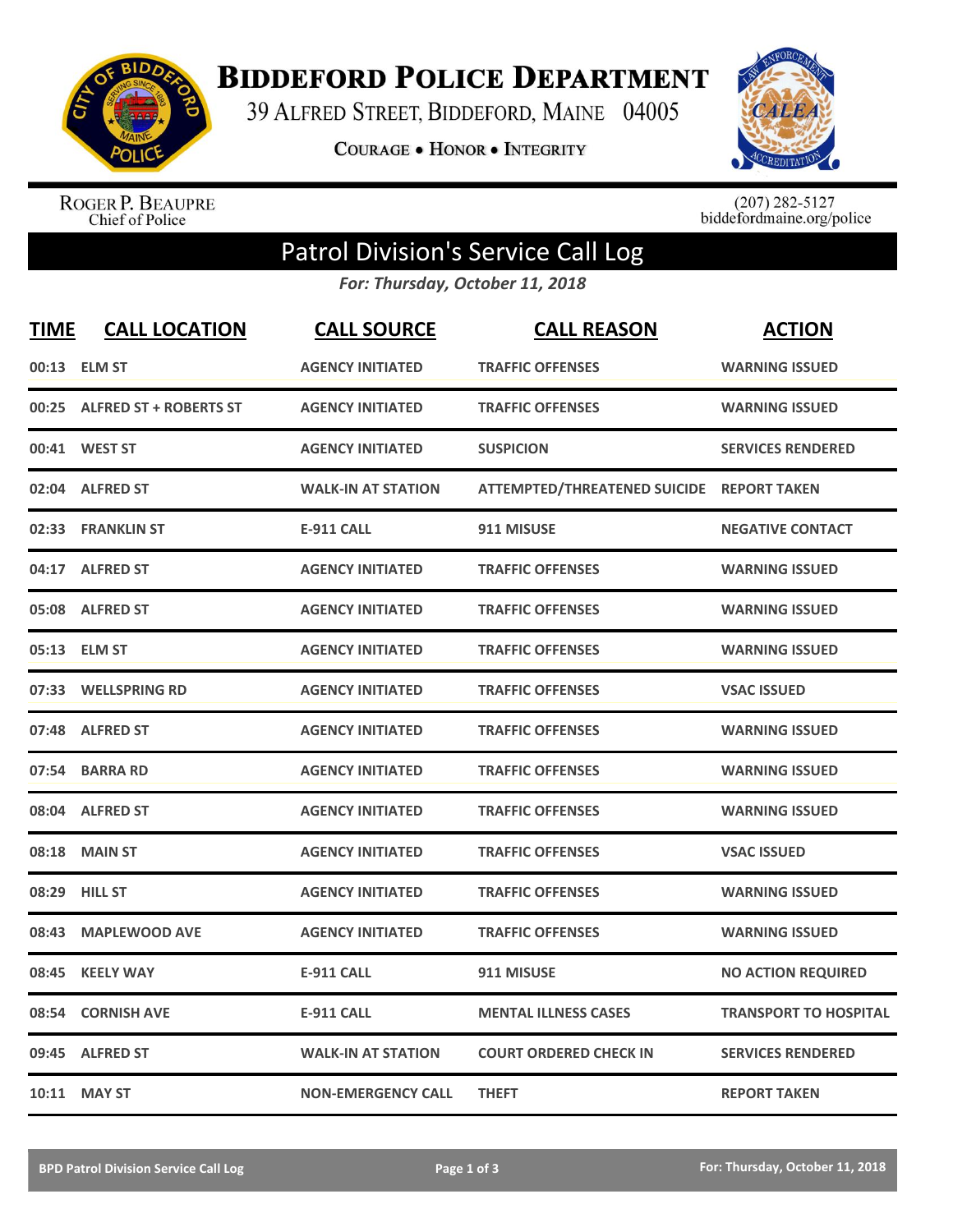| <b>TIME</b> | <b>CALL LOCATION</b>                                                                                                         | <b>CALL SOURCE</b>                | <b>CALL REASON</b>               | <b>ACTION</b>                |  |  |  |
|-------------|------------------------------------------------------------------------------------------------------------------------------|-----------------------------------|----------------------------------|------------------------------|--|--|--|
|             | <b>10:31 FRANKLIN ST</b>                                                                                                     | <b>NON-EMERGENCY CALL</b>         | <b>CRIM THREAT / TERRORIZING</b> | <b>REPORT TAKEN</b>          |  |  |  |
|             | 11:00 ALFRED ST + FRANKLIN ST                                                                                                | <b>AGENCY INITIATED</b>           | <b>DRUNKENNESS</b>               | <b>SERVICES RENDERED</b>     |  |  |  |
|             | 11:50 QUIMBY ST                                                                                                              | <b>E-911 CALL</b>                 | 911 MISUSE                       | <b>NEGATIVE CONTACT</b>      |  |  |  |
|             | 12:09 GRAHAM ST                                                                                                              | E-911 CALL                        | 911 MISUSE                       | <b>SERVICES RENDERED</b>     |  |  |  |
|             | 12:14 STATE ST                                                                                                               | <b>WALK-IN AT STATION</b>         | <b>SEX OFFENDER REGISTRATION</b> | <b>REPORT TAKEN</b>          |  |  |  |
|             | <b>12:20 MAIN ST</b>                                                                                                         | <b>NON-EMERGENCY CALL</b>         | <b>PARKING COMPLAINT</b>         | <b>PARKING TICKET ISSUED</b> |  |  |  |
|             | 13:28 MEDICAL CENTER DR                                                                                                      | <b>E-911 CALL</b>                 | 911 MISUSE                       | <b>WARNING ISSUED</b>        |  |  |  |
|             | 13:54 MAIN ST                                                                                                                | <b>NON-EMERGENCY CALL</b>         | <b>PARKING COMPLAINT</b>         | <b>GONE ON ARRIVAL</b>       |  |  |  |
|             | 13:57 ALFRED ST                                                                                                              | <b>E-911 CALL</b>                 | <b>CIVIL COMPLAINT</b>           | <b>CIVIL COMPLAINT</b>       |  |  |  |
|             | 14:02 ELM ST                                                                                                                 | <b>AGENCY INITIATED</b>           | <b>TRAFFIC OFFENSES</b>          | <b>WARNING ISSUED</b>        |  |  |  |
|             | 14:11 BARRA RD                                                                                                               | <b>NON-EMERGENCY CALL</b>         | <b>CHECK WELFARE</b>             | <b>SERVICES RENDERED</b>     |  |  |  |
|             | 15:50 ALFRED ST + BIRCH ST                                                                                                   | <b>AGENCY INITIATED</b>           | <b>TRAFFIC OFFENSES</b>          | <b>WARNING ISSUED</b>        |  |  |  |
|             | 16:08 ADAMS ST                                                                                                               | <b>NON-EMERGENCY CALL</b>         | <b>DRUNKENNESS</b>               | <b>SERVICES RENDERED</b>     |  |  |  |
| 16:08       | <b>ALFRED ST + MAINE TPKE</b>                                                                                                | <b>NON-EMERGENCY CALL</b>         | <b>DISABLED VEHICLE</b>          | <b>SERVICES RENDERED</b>     |  |  |  |
|             | 16:14 ELM ST                                                                                                                 | <b>NON-EMERGENCY CALL</b>         | <b>CIVIL COMPLAINT</b>           | <b>SERVICES RENDERED</b>     |  |  |  |
|             | 17:05 ELM ST                                                                                                                 | <b>E-911 CALL</b>                 | 911 MISUSE                       | <b>SERVICES RENDERED</b>     |  |  |  |
|             | 17:07 ALFRED ST                                                                                                              | <b>AGENCY INITIATED</b>           | <b>PAPERWORK</b>                 | <b>PAPERWORK SERVED</b>      |  |  |  |
|             | OFFENDER: TESSA ANN DENNISON  AGE: 36  RESIDENT OF: BIDDEFORD, ME<br><b>CHARGE: OPERATING WITH SUSPENDED REGISTRATION</b>    |                                   |                                  |                              |  |  |  |
|             | 17:10 ELM ST                                                                                                                 | NON-EMERGENCY CALL SHOPLIFTING    |                                  | <b>CITATION ISSUED</b>       |  |  |  |
|             | OFFENDER: BROOKE LYNN BELYEA  AGE: 24  RESIDENT OF: BIDDEFORD, ME<br><b>CHARGE: THEFT BY UNAUTHORIZED TAKING OR TRANSFER</b> |                                   |                                  |                              |  |  |  |
|             | 17:44 LINCOLN ST                                                                                                             | <b>E-911 CALL</b>                 | 911 MISUSE                       | <b>NO ACTION REQUIRED</b>    |  |  |  |
|             | 17:56 LINCOLN ST + SACO FALLS WAY NON-EMERGENCY CALL                                                                         |                                   | <b>ROAD HAZARD</b>               | <b>REFERRED OTHER AGENCY</b> |  |  |  |
|             | 18:09 HILL ST + ACORN ST                                                                                                     | <b>AGENCY INITIATED</b>           | <b>TRAFFIC OFFENSES</b>          | <b>WARNING ISSUED</b>        |  |  |  |
|             | 18:20 ALFRED ST                                                                                                              | <b>AGENCY INITIATED</b>           | <b>TRAFFIC OFFENSES</b>          | <b>WARNING ISSUED</b>        |  |  |  |
|             | 18:27 MAIN ST + FOSS ST                                                                                                      | AGENCY INITIATED TRAFFIC OFFENSES |                                  | <b>CITATION ISSUED</b>       |  |  |  |
|             | OFFENDER: LARISSA ROSE PROVENCHER  AGE: 25  RESIDENT OF: SACO, ME<br><b>CHARGE: OPERATING WITH SUSPENDED REGISTRATION</b>    |                                   |                                  |                              |  |  |  |